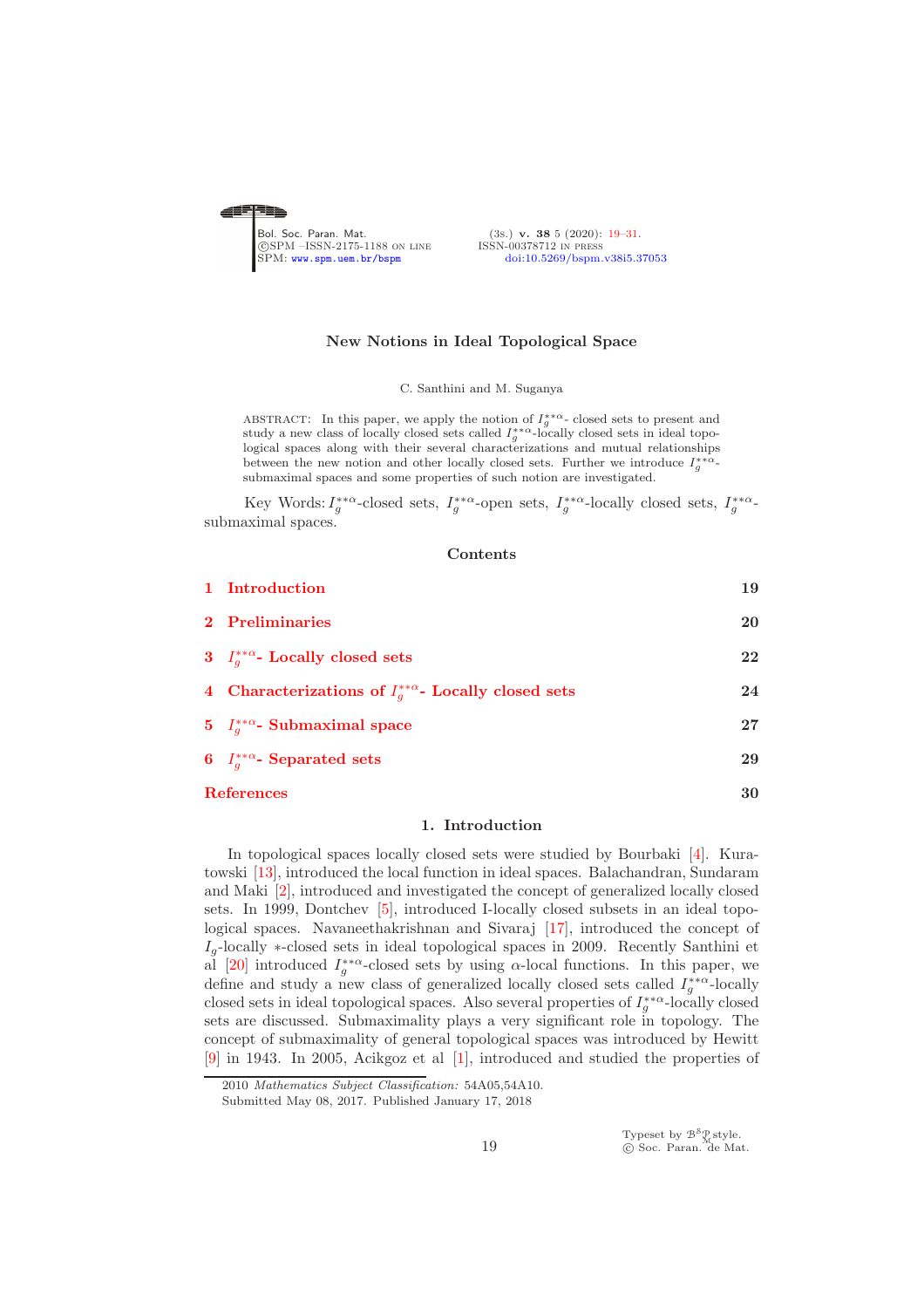I-submaximal space in ideal topological spaces. Bhavani and Sivaraj [\[3\]](#page-11-6) introduced  $I_q$ -submaximal spaces and studied their characterizations and properties in 2015. In this paper, we introduce  $I_g^{**\alpha}$ -submaximal space via  $I_g^{**\alpha}$ -closed sets and some properties of such spaces are investigated.

### 2. Preliminaries

<span id="page-1-0"></span>First we recall some basic definitions and some properties which will be useful in the sequel.

A collection  $I \subseteq P(X)$  is called an ideal on X if it satisfies the following two conditions: (a):  $A \in I$  and  $B \subseteq A \Rightarrow B \in I$ . (b):  $A \in I$  and  $B \in I \Rightarrow A \cup B \in I$ . An ideal topological space is a topological space  $(X, \tau)$  with an ideal I on X and it is denoted by  $(X, \tau, I)$ . For  $A \subseteq X$ ,  $A^*(I, \tau) = \{x \in X : U \cap A \notin I \text{ for every } I \in I\}$  $U \in \tau(x)$ , where  $\tau(x) = \{U \in \tau : x \in U\}$  is called the local function [\[13\]](#page-12-0) of A with respect to  $\tau$  and I. We simply write  $A^*$  instead of  $A^*(I,\tau)$ . A Kuratowski closure operator  $cl^*(.)$  for a topology  $\tau^*(I,\tau)$  called the ∗-topology finer than  $\tau$ is defined by  $cl^*(A)=A\cup A^*$ . A subset A of an ideal space  $(X, \tau, I)$  is \*-closed [\[10\]](#page-12-4) (\*-perfect) if  $A^* \subseteq A(A = A^*)$ . By a space, we always mean a topological space  $(X, \tau, I)$  with no separation properties assumed. A subset A of a topological space  $(X, \tau)$  is  $\alpha$ -open [\[19\]](#page-12-5) if  $A \subseteq int(cl(int(A)))$ . Let A be a subset of an ideal topological space  $(X, \tau, I)$ . Then  $A^{*\alpha} = \{x \in X : U \cap A \notin I \text{ for every } U \in \tau^{\alpha}(x)\}\$ is called  $\alpha$ -local function of A [\[11\]](#page-12-6) with respect to I and  $\tau^{\alpha}$ . We simply write  $A^{*\alpha}$  instead of  $A^{*\alpha}(I,\tau)$  in case there is no ambiguity. A Kuratowski  $\alpha$ -closure operator  $cl^{*\alpha}$ . for a topology  $\tau^{*\alpha}(I,\tau)$  called the  $*^{\alpha}$  - topology, finer than  $\tau^*$  and  $\tau$  is defined by  $cl^{*\alpha}(A) = A \cup A^{*\alpha}$ . In an ideal topological space  $(X, \tau, I)$  if  $A \subseteq X$ ,  $cl^*(A)$ ,  $int^*(A)$  will denote the closure and interior of A in  $(X, \tau^*)$  and  $cl^{*\alpha}(A)$ ,  $int^{*\alpha}(A)$  will denote the closure and interior of A in  $(X, \tau^{*\alpha})$ .

**Definition 2.1.** *A subset A of an ideal topological space*  $(X, \tau, I)$  *is said to be* 

- *(i)* ∗<sup>α</sup>-closed [\[15\]](#page-12-7) if  $A^{*\alpha} \subseteq A$ .
- $(ii) *-dense [6] if cl^*(A) = X.$  $(ii) *-dense [6] if cl^*(A) = X.$  $(ii) *-dense [6] if cl^*(A) = X.$
- *(iii)*  $*^{\alpha}$ -dense [\[18\]](#page-12-8) *if*  $cl^{*\alpha}(A) = X$ .
- *(iv)* ∗*-codense [\[7\]](#page-11-8) if* X − A *is* ∗*-dense.*

**Definition 2.2.** *[\[14\]](#page-12-9) A subset A of a topological space*  $(X, \tau)$  *is said to be g-closed, if*  $cl(A) ⊂ U$  *whenever*  $A ⊂ U$  *where*  $U$  *is open. The complement of q-closed is called g-open.*

**Definition 2.3.** A subset A of an ideal topological space  $(X, \tau, I)$  is said to be an

- *(i)*  $I_q$ -closed [\[6\]](#page-11-7) if  $A^* ⊂ U$  whenever  $A ⊂ U$ , where  $U$  is open in X.
- *(ii)*  $I_g^{**\alpha}$ -closed [\[20\]](#page-12-2) if  $A^{*\alpha} \subseteq U$  whenever  $A \subseteq U$ , where U is  $*$ -open in X.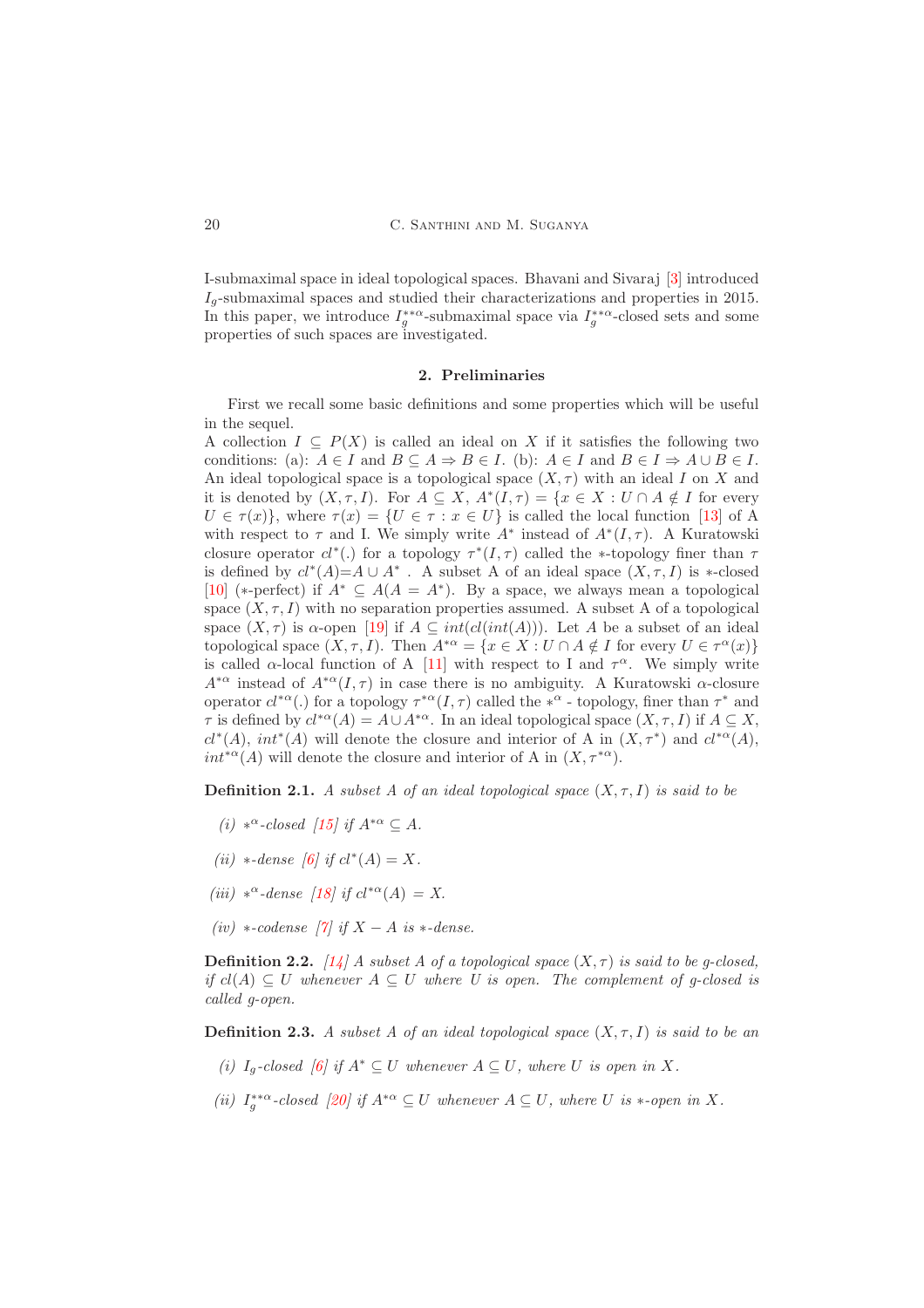The complement of  $I_g$ -closed set and  $I_g^{**\alpha}$ -closed set are called  $I_g$ -open set and  $I_g^{**\alpha}$ -open set. Also the class of  $I_g^{**\alpha}$ -open sets and  $I_g^{**\alpha}$ -closed sets are denoted by  $I_g^{**\alpha}$ - $O(X)$  and  $I_g^{**\alpha}$ -C(X) respectively.

**Definition 2.4.** [\[20\]](#page-12-2) *A subset A of an ideal topological space*  $(X, \tau, I)$  *is said to be a*  $*^{\alpha}$ -perfect if  $A = A^{*\alpha}$ .

**Definition 2.5.** [\[20\]](#page-12-2) *A subset A of an ideal topological space*  $(X, \tau, I)$  *is said to be an*  $A_I^{\alpha}$ -set if  $A = U \cap V$  where U is open and V is  $*^{\alpha}$ - perfect.

**Definition 2.6.** *A subset A of*  $(X, \tau)$  *is said to be* 

- *(i) locally closed* [ $4$ ] *if*  $A = U \cap V$  *where U is open and V is closed.*
- *(ii) generalized locally closed set (briefly GLC-set) [12] if*  $A = U \cap V$  *where U is g-open and* V *is g-closed.*
- *(iii)*  $GLC^*$ -set [\[12\]](#page-12-10)<sup> *if*</sup>  $A = U \cap V$  *where U is g-open and V is closed.*
- *(iii)*  $GLC^{**}$ -set [\[12\]](#page-12-10) if  $A = U \cap V$  where U is open and V is q-closed.

**Definition 2.7.** *A subset A of*  $(X, \tau, I)$  *is said to be* 

- *(i) I-locally closed* [\[5\]](#page-11-4) if  $A = U \cap V$  where U is open and V is \*-perfect.
- *(ii) I-locally* \*-*closed*  $\left[17\right]$  *if*  $A = U \cap V$  *where U is open and V is* \*-*closed.*
- *(iii)*  $I_q$ -locally  $*$ -closed [\[17\]](#page-12-1) if  $A = U \cap V$  where U is  $I_q$ -open and V is  $*$ -closed.
- *(iv)*  $I^{*\alpha}$ -locally closed [\[16\]](#page-12-11) if  $A = U \cap V$  where U is open and V is  $*^{\alpha}$ -closed.

## <span id="page-2-0"></span>Remark 2.8.

- *(i) Every I-locally closed set is I-locally* ∗*-closed.*
- *(ii) Every I-locally closed set is* I <sup>∗</sup><sup>α</sup>*-locally closed.*

**Definition 2.9.** *A topological space*  $(X, \tau)$  *is said to be a* 

- *(i) submaximal space [\[9\]](#page-12-3) if every dense subset of X is open.*
- *(ii) g-submaximal space [\[2\]](#page-11-3) if every dense subset of X is g-open.*

**Definition 2.10.** An ideal topological space  $(X, \tau, I)$  is said to be an

- *(i) I-submaximal space [\[1\]](#page-11-5) if every* ∗*-dense subset of X is open.*
- *(ii)*  $I_q$ -submaximal space [\[3\]](#page-11-6) if every  $*$ -dense subset of X is  $I_q$ -open.

**Definition 2.11.** *[\[6\]](#page-11-7) A space X is said to be a T<sub>I</sub>-space, if every*  $I_q$ -closed set is ∗*- closed in X.*

**Definition 2.12.** *[\[8\]](#page-12-12) Nonempty subsets A, B of an ideal space*  $(X, \tau, I)$  *are called*  $\ast$ -separated if  $Cl^*(A) \cap B = A \cap Cl(B) = \phi$ .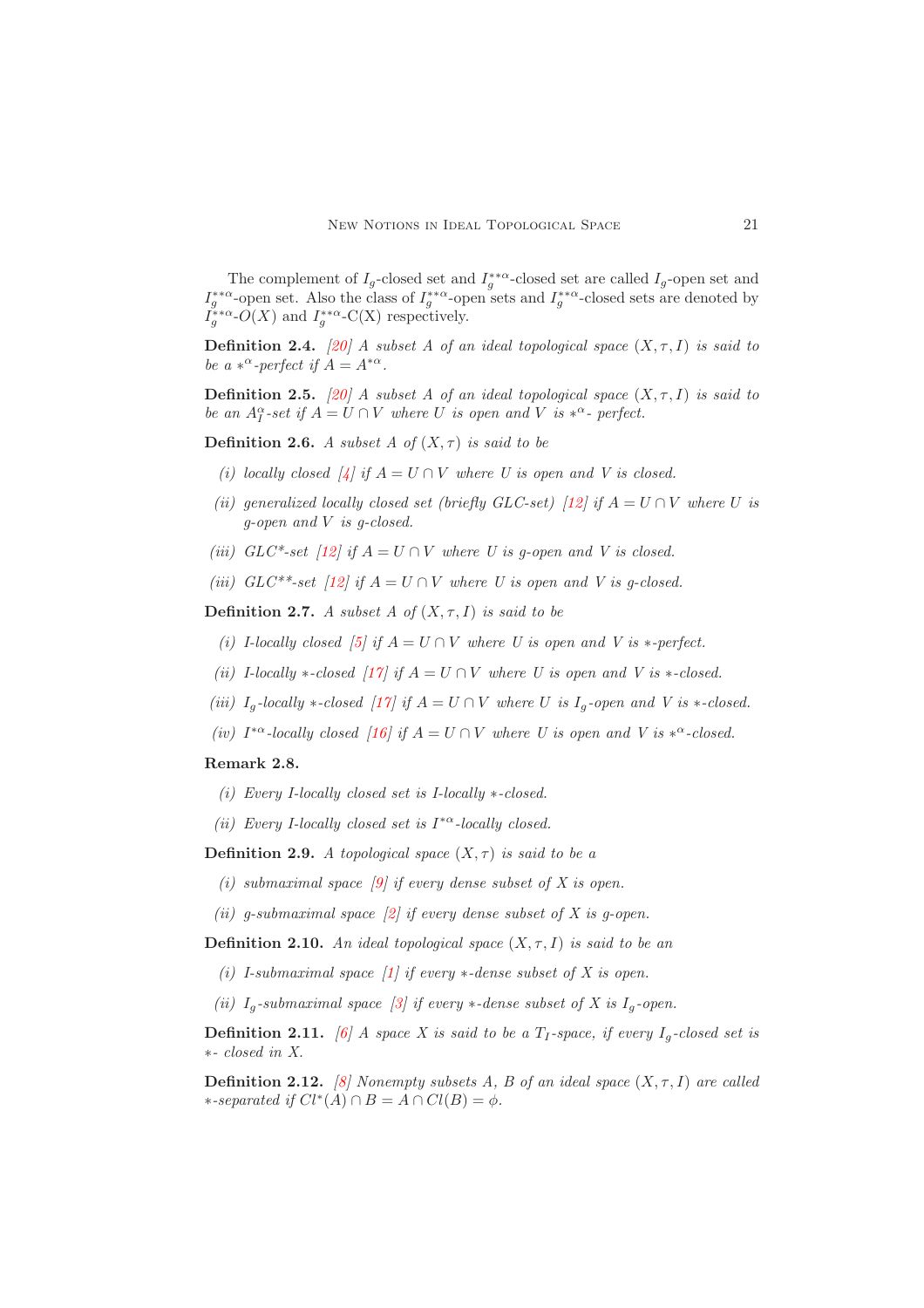# 3.  $I_g^{**\alpha}$ - Locally closed sets

<span id="page-3-0"></span>In this section, a new class of generalized locally closed sets namely  $I_g^{**\alpha}$ -locally closed sets in an ideal topological space is defined and several characterizations of this notion are derived.

**Definition 3.1.** *A subset A of an ideal topological space*  $(X, \tau, I)$  *is said to be*  $I_g^{**\alpha}$ -locally closed if there exist an  $I_g^{**\alpha}$ -open set U and a  $*^{\alpha}$ -closed set V such that  $\check{A} = U \cap V$ .

The family of all  $I_g^{**\alpha}$ - locally closed sets is denoted by  $I_g^{**\alpha}$ - LC(X).

**Example 3.2.** *Let*  $X = \{a, b, c, d\}$ ,  $\tau = \{\phi, X, \{a\}, \{b\}, \{a, b\}\}$  *and*  $I = \{\phi, \{b\}, \{c\}$ ,  ${b, c}$ *. Then*  ${a, b, d}$  *is an*  $I_g^{**\alpha}$ -locally closed set.

# Remark 3.3.

- (*i*) Every  $*^{\alpha}$ -closed set is  $I_g^{**\alpha}$ -locally closed.
- (*ii*) Every  $I_g^{**\alpha}$ -open set is  $I_g^{**\alpha}$ -locally closed.

Remark 3.4. *The converses of the above remark are not true as seen from the following example.*

Example 3.5. *Let*  $X = \{a,b,c\}$ ,  $\tau = \{\phi, X, \{a\}, \{b\}, \{a,b\}, \{a,c\}\}\$  and  $I = \{\phi\}$ . *Then*

- (*i*)  $\{a,b\}$  *is*  $I_g^{**\alpha}$ -locally closed but not  $*^{\alpha}$ -closed.
- (*ii*)  $\{b,c\}$  *is*  $I_g^{**\alpha}$ -locally closed but not  $I_g^{**\alpha}$ -open.

**Theorem 3.6.** *Every locally closed set is*  $I_g^{**\alpha}$ - *locally closed.* 

**Proof:** Let A be a locally closed set such that  $A = U \cap V$  where U is an open set and V is a closed set. By theorem  $4.14$  [\[20\]](#page-12-2), U is an  $I_g^{**\alpha}$ -open set and since every *closed is*  $*^{\alpha}$ *-closed, V is a*  $*^{\alpha}$ *-closed set, then A is*  $I_g^{**\alpha}$ *- locally closed.* 

Remark 3.7. *The converse of the above theorem is not true as seen from the following example.*

**Example 3.8.** *Let*  $X = \{a, b, c\}$ ,  $\tau = \{\phi, X, \{c\}\}\$ and *I*={ $\phi$ }. *Then*  $\{b\}$  *is an*  $I_g^{**\alpha}$ *- locally closed set but not a locally closed set.*

**Theorem 3.9.** *Every I-locally closed set is*  $I_g^{**\alpha}$ -locally closed.

**Proof:** Let A be an I-locally closed set such that  $A = U \cap V$  where U is an open *set and V is*  $*$ -perfect. By theorem 4.14 [\[20\]](#page-12-2), U is an  $I_g^{**}$ -open set. Since every ∗*-perfect is* ∗*-closed, V is* ∗*-closed and hence V is a* ∗ <sup>α</sup>*-closed set. Consequently, A* is  $I_g^{**\alpha}$ -locally closed.

Remark 3.10. *The converse of the above theorem is not true as seen from the following example.*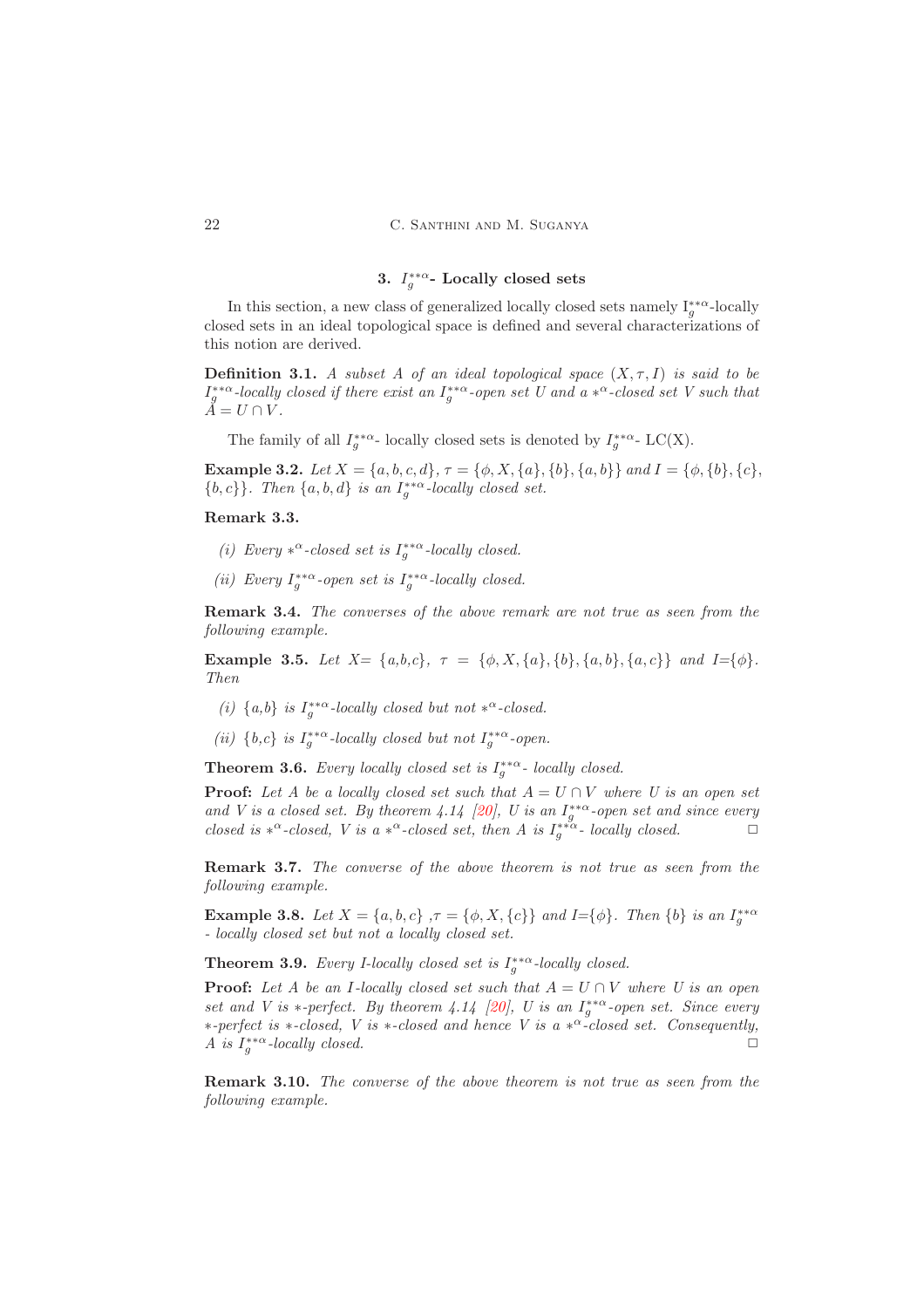Example 3.11. *Let*  $X = \{a, b, c\}$ ,  $\tau = \{\phi, X, \{a\}, \{b, c\}\}\$  *and*  $I = \{\phi, \{a\}\}\$ . *Then*  ${b}$  *is an*  $I_g^{**\alpha}$ -locally closed set but not an I-locally closed set.

**Theorem 3.12.** *Every I-locally*  $\ast$ -closed set is  $I_g^{** \alpha}$ -locally closed.

**Proof:** Let A be an I-locally  $*$ -closed set such that  $A = U \cap V$  where U is an open *set and V is a*  $*$ -closed set. By theorem 4.14 [\[20\]](#page-12-2), U is an  $I_g^{**\alpha}$ -open set. Since *every*  $*$ -closed is  $*^{\alpha}$ -closed, V is a  $*^{\alpha}$ -closed set. Hence A is  $I_g^{**\alpha}$ -locally closed.  $\Box$ 

Remark 3.13. *The converse of the above theorem is not true as seen from the following example.*

**Example 3.14.** *Let*  $X = \{a, b, c\}$ ,  $\tau = \{\phi, X, \{a\}, \{a, c\}\}$  *and*  $I = \{\phi\}$ *. Then*  $\{a, b\}$ *is an*  $I_g^{**\alpha}$ -locally closed set but not an I-locally  $*$ -closed set.

**Theorem 3.15.** *Every*  $I^{*\alpha}$ -locally closed set is  $I_g^{**\alpha}$ -locally closed.

**Proof:** Let A be an  $I^{*\alpha}$ -locally closed set such that  $A = U \cap V$  where U is an open *set and V is a*  $*^{\alpha}$ -closed set. By theorem 4.14 [\[20\]](#page-12-2), U is an  $I_g^{**\alpha}$ -open set. Hence *A* is  $I_g^{**\alpha}$ -locally closed.

Remark 3.16. *The converse of the above theorem is not true as seen from the following example.*

Example 3.17. Let  $X = \{a, b, c, d\}$ ,  $\tau = \{\phi, X, \{a\}, \{b, c, d\}\}$  and  $I = \{\phi\}$ . Then  ${a, b, c}$  *is an*  $I_g^{**\alpha}$ -locally closed set but not an  $I^{*\alpha}$ -locally closed set.

**Theorem 3.18.** *Every*  $A_I^{\alpha}$ -set is  $I_g^{**\alpha}$ - locally closed.

**Proof:** Let A be an  $A_I^{\alpha}$ -set such that  $A = U \cap V$  where U is an open set and V is ∗ <sup>α</sup>*-perfect. By theorem 4.14 [\[20\]](#page-12-2), U is an* I ∗∗α g *-open set. Since every* ∗ <sup>α</sup>*-perfect is*  $*^{\alpha}$ -closed, *V* is  $*^{\alpha}$ -closed. Hence *A* is  $I_g^{**\alpha}$ -locally closed.

Remark 3.19. *The converse of the above theorem is not true as seen from the following example.*

Example 3.20. *Let*  $X = \{a, b, c, d\}, \tau = \{\phi, X, \{a\}, \{a, b\}\}$  *and*  $I = \{\phi\}.$  *Then*  ${a,b,d}$  *is an*  $I_g^{**}$ -locally closed set but not an  $A_I^{\alpha}$ -set.

Remark 3.21. *From the above relations between several locally closed sets and*  $I_g^{**\alpha}$ - locally closed set we have the following diagram where  $(1) \rightarrow (2)$  represents *(1) implies (2) but not conversely.*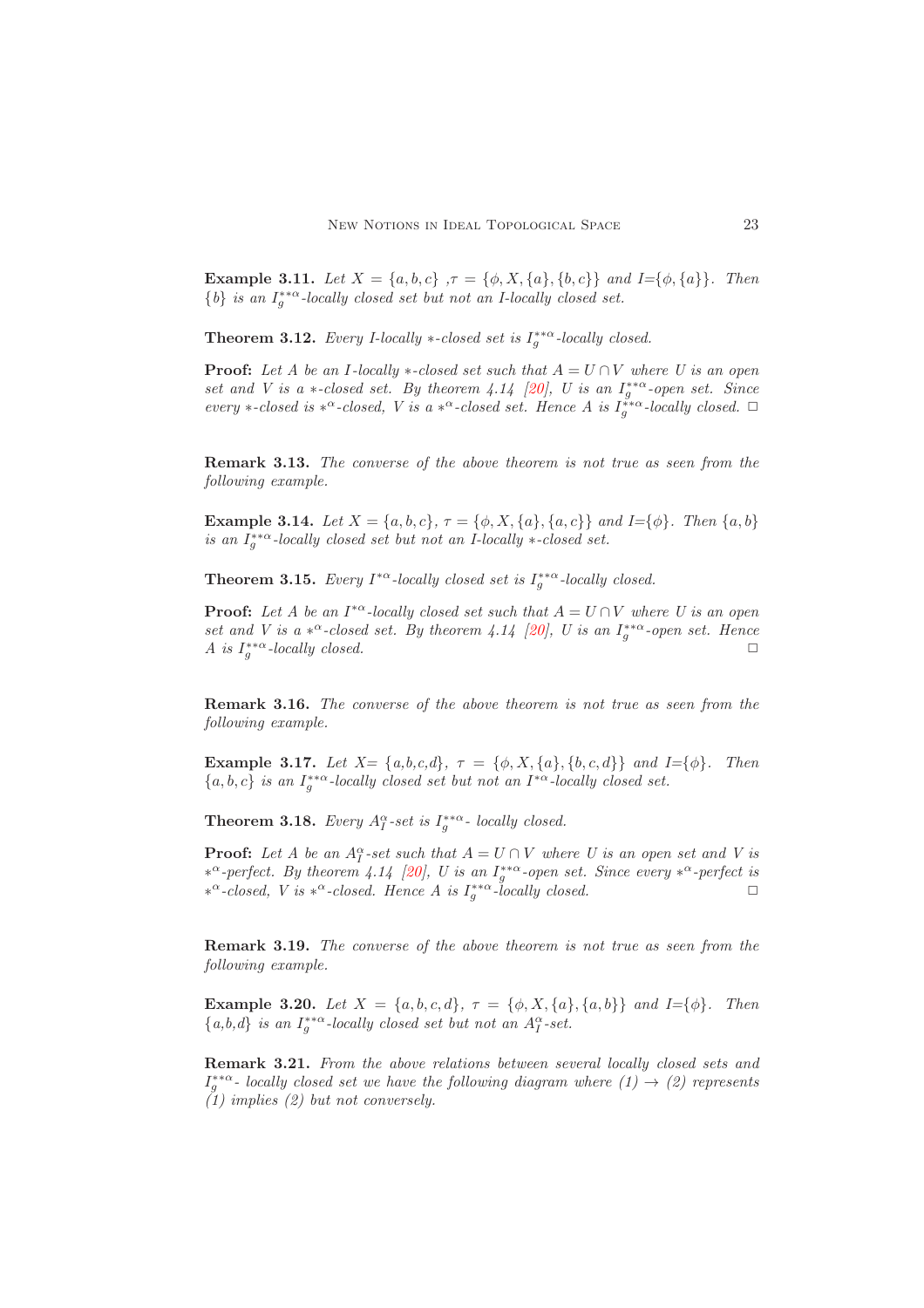

- (1):  $I_q$ -locally ∗-closed (2): I-locally closed (3): I-locally ∗- closed
- <span id="page-5-0"></span>(4):  $I^{*\alpha}$ -locally closed (5):  $I$ <sup>\*\*</sup><sup>α</sup>-locally closed (6):  $A_I^{\alpha}$  $I$ -set

# 4. Characterizations of  $I_g^{**\alpha}$ - Locally closed sets

In this section, several characterizations of  $I_g^{**\alpha}$ -locally closed sets are derived. **Theorem 4.1.** For a subset A of  $(X, \tau, I)$  the following are equivalent.

- <span id="page-5-1"></span>(*i*) *A* is  $I_g^{**\alpha}$ -locally closed.
- (*ii*)  $A = U \cap cl^{*\alpha}(A)$  *for some*  $I_g^{**\alpha}$ -open set U.
- (*iii*)  $cl^{\ast\alpha}(A) A$  *is*  $I_g^{\ast\ast\alpha}$ -closed.
- (*iv*)  $A \cup (X cl^{*\alpha}(A))$  *is*  $I_g^{**\alpha}$ -open.

# Proof:

 $(i) \Rightarrow (ii)$ : Let A be an  $I_g^{**}$ -locally closed set such that  $A = U ∩ V$  where U is  $I_g^{**\alpha}$ -open and V is  $*^{\alpha}$ - closed. Clearly,  $A \subseteq U \cap cl^{*\alpha}(A)$ . Also  $A \subseteq V$ . By [\[11\]](#page-12-6)  $c^{\dagger * \alpha}(A) \subseteq cl^{*\alpha}(V)$ *. Since* V is  $*^{\alpha}$ -closed,  $cl^{*\alpha}(A) \subseteq cl^{*\alpha}(V) = V$  which implies *that*  $U \cap cl^{*\alpha}(A) \subseteq U \cap V = A$ . Hence  $A = U \cap cl^{*\alpha}(A)$  for some  $I_g^{**\alpha}$ -open set U.

 $(ii)$  ⇒ (*i*): Let  $A = U ∩ cl^{*α}(A)$  for some  $I_g^{**α}$ -open set U. Since U is  $I_g^{**α}$ -open and  $cl^{*\alpha}(A)$  *is*  $*^{\alpha}$ - *closed, A is*  $I_g^{**\alpha}$ -*locally closed.* 

 $(iii) \Rightarrow (iv)$ : Let  $U = cl^{*\alpha}(A) - A$ *. By (iii), U is*  $I_g^{**\alpha}$ -closed and so  $X - U$  is  $I_g^{**\alpha}$ -open. Therefore  $X - U = X - (cl^{*\alpha}(A) - A) = A \cup (X - cl^{*\alpha}(A))$  which is  $I_g^{**\alpha}$ -open.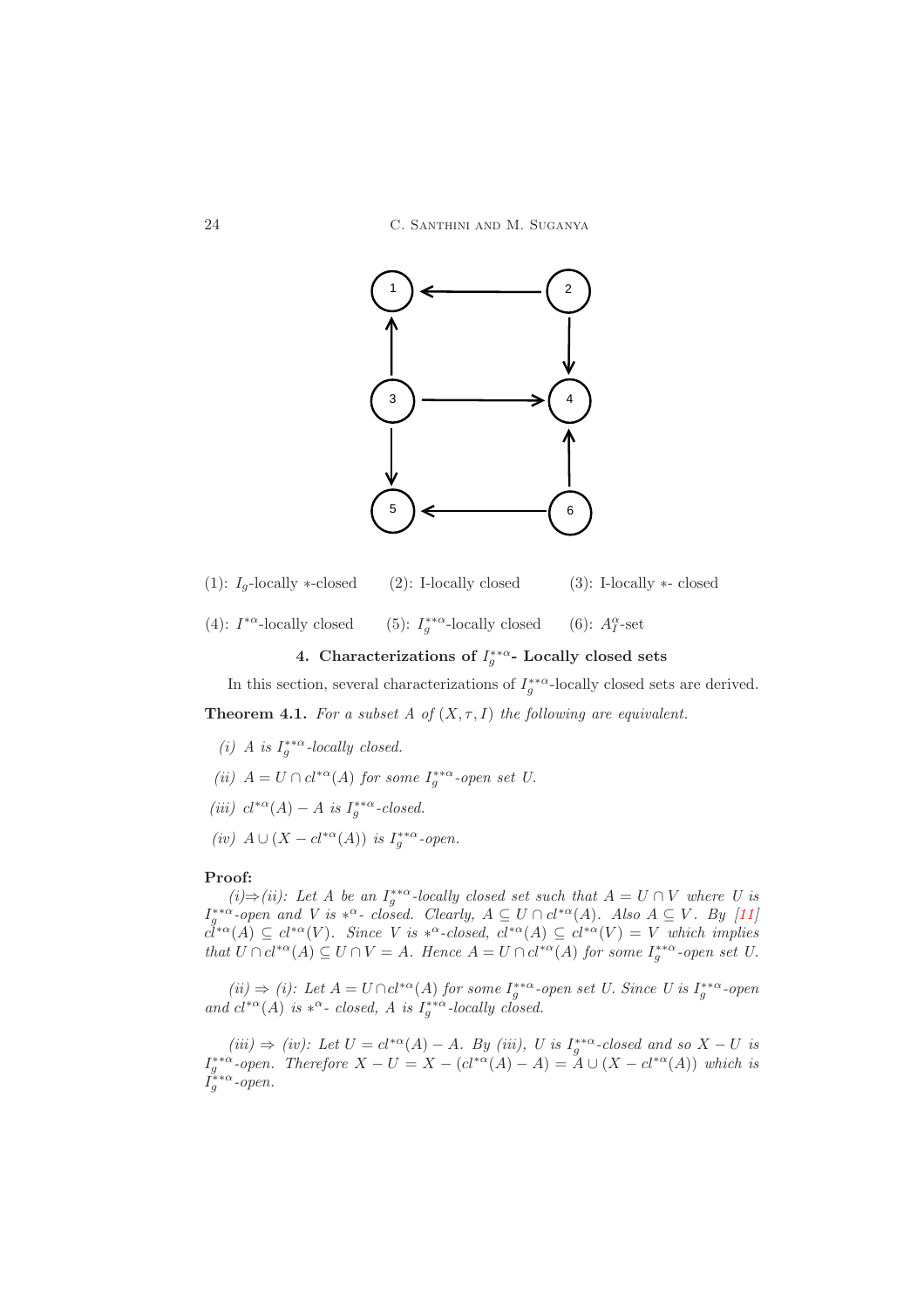$(iv)$   $\Rightarrow$   $(iii)$ : Let  $U = A ∪ (X - cl^{*α}(A))$ . By  $(iv)$ , U is  $I_g^{**α}$ -open and so  $X - U$ *is*  $I_g^{**\alpha}$ -closed. Therefore  $X - U = X - (A \cup (X - cl^{*\alpha}(A))) = cl^{*\alpha}(A) - A$ . Hence  $cl^{* \alpha}(A) - A$  is  $I_g^{**\alpha}$ -closed.

 $(iv) \Rightarrow (ii)$ : Let  $U = A \cup (X - cl^{*\alpha}(A))$ . By (iv), U is  $I_g^{**\alpha}$ -open. Now  $U \cap cl^{*\alpha}(A) = (A \cup (X - cl^{*\alpha}(A))) \cap cl^{*\alpha}(A) = A.$ 

 $(ii) \Rightarrow (iv):$  Let  $A = U \cap cl^{*\alpha}(A)$  for some  $I_g^{**\alpha}$ -open set U. Now  $A \cup (X$  $cl^{*\alpha}(A)) = (U \cap cl^{*\alpha}(A)) \cup (X - cl^{*\alpha}(A)) = U$ . Since U is  $I_g^{**\alpha}$ -open,  $A \cup (X - cl^{*\alpha}(A))$  $cl^{*\alpha}(A)$ ) *is*  $I_g^{**\alpha}$ -open.

**Theorem 4.2.** Let  $(X, \tau, I)$  be an ideal space which is a  $T_I$ -space. Then the fol*lowing hold.*

- (*i*) Every  $I_g$ -locally  $\ast$ -closed set is  $I_g^{**\alpha}$  locally closed.
- (*ii*) Every GLC-set is  $I_g^{**\alpha}$ -locally closed.
- (*iii*) Every GLC<sup>\*</sup>-set is  $I_g^{**\alpha}$ -locally closed.
- (*iv*) Every  $GLC^{**}$ -set is  $I_g^{**\alpha}$ -locally closed.

# Proof:

- $(i)$ : Let A be an  $I_q$ -locally  $*$ -closed set such that  $A = U \cap V$  where U is a  $I_q$ -open *set and V is* ∗*-closed. Now X is a T<sub>I</sub>-space implies U is* ∗*-open. Since every* ∗*-open is* I ∗∗α g *-open, U is an* I ∗∗α g *-open set and every* ∗*-closed is* ∗ <sup>α</sup>*-closed implies V is a*  $*^{\alpha}$ -closed set. Consequently, A is  $I_g^{**\alpha}$ -locally closed.
- *(ii)* : Let A be a GLC-set such that  $A = U \cap V$  where U is a g-open set and V *is a g-closed set. By theorem 2.1* [\[6\]](#page-11-7), *U is*  $I_g$ -open, *V is*  $I_g$ -closed. Now *X is a* T<sup>I</sup> *-space implies U is* ∗*-open and V is* ∗*-closed. Since every* ∗*-open is*  $I_g^{**\alpha}$ -open, *U* is an  $I_g^{**\alpha}$ -open set and *V* is a  $*^{\alpha}$ -closed set. Consequently, A  $i\tilde{s}$   $I_{g}^{**\alpha}$ - locally closed.
- *(iii) : Let A be a GLC\*-set such that*  $A = U \cap V$  *where U is a g-open set and V is a closed set. By theorem 2.1* [\[6\]](#page-11-7), *U* is  $I_q$ -open. Now *X* is a  $T_I$ -space implies *U is* ∗*-open.* Since every ∗*-open is*  $I_g^{**\alpha}$ *-open,* U is an  $I_g^{**\alpha}$ *-open set and since every closed set is*  $*^{\alpha}$ -*closed, V is a*  $*^{\alpha}$ -*closed set and so A is*  $I_g^{**\alpha}$ -*locally closed.*
- $(iv)$ : Let A be a GLC<sup>\*\*</sup>-set such that  $A = U \cap V$  where U is an open set and *V* is a g-closed set. By theorem 2.1 [\[6\]](#page-11-7), *V* is  $I_q$ -closed. Now *X* is a  $T_1$ space implies V is \*-closed. Since every \*-closed set is \*<sup> $\alpha$ </sup>-closed, V is a \*<sup> $\alpha$ </sup>-*closed set and by theorem 4.14 [\[20\]](#page-12-2), and U is an*  $I_g^{**\alpha}$ -open set. Hence A is  $I_g^{**\alpha}$ -locally closed.

 $\Box$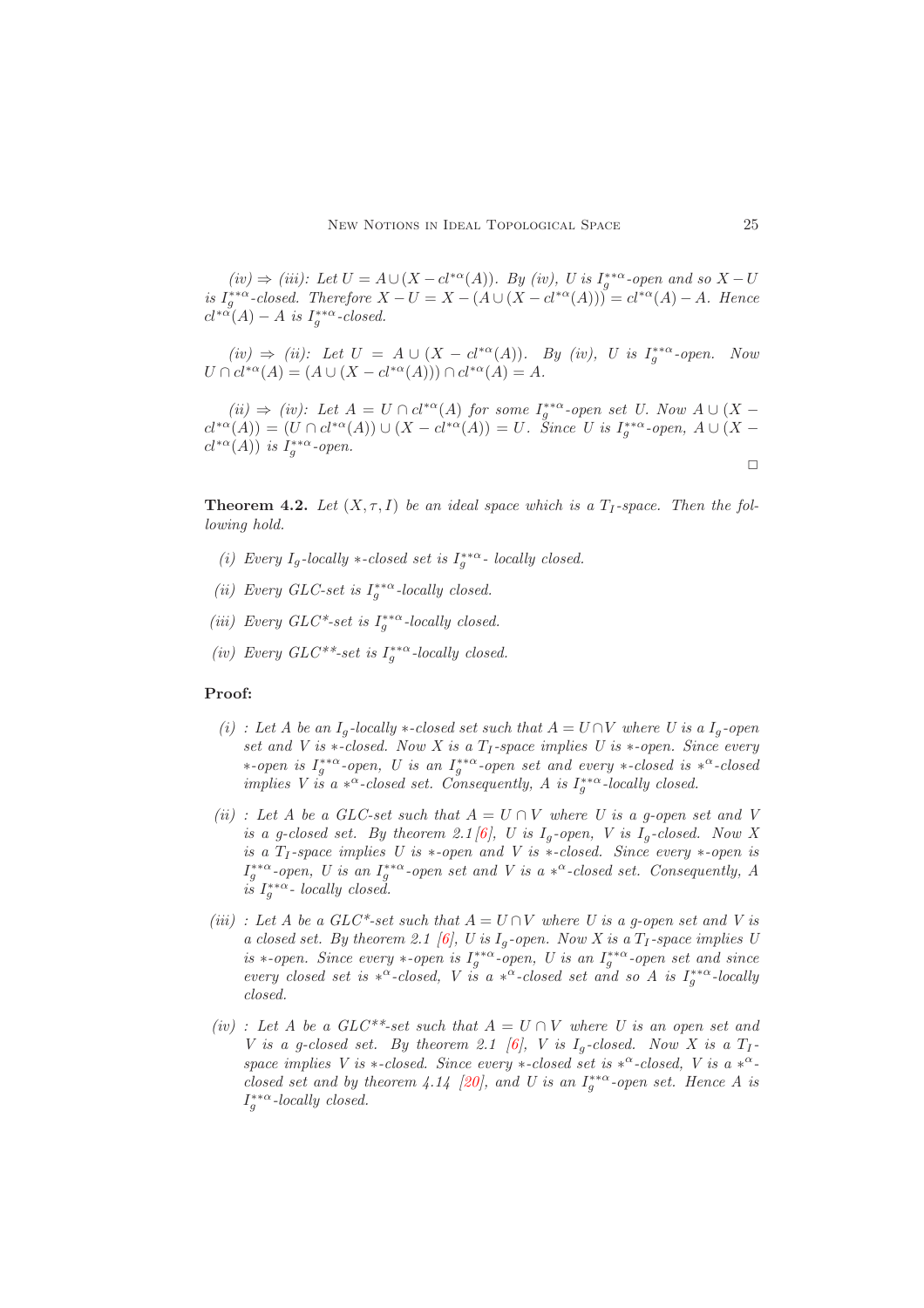**Theorem 4.3.** Let  $(X, \tau, I)$  be an ideal space and A be a subset of X. If A is  $I_g^{**\alpha}$ -locally closed and  $*^{\alpha}$ -dense, then A is  $I_g^{**\alpha}$ -open.

**Proof:** Let A be  $I_g^{**a}$ -locally closed. Then by theorem  $\angle{A}(ii)$ ,  $A = U \cap cl^{*\alpha}(A)$ for some  $I_g^{**\alpha}$ -open set U. Since A is  $*^{\alpha}$ -dense,  $cl^{*\alpha}(A) = X$  which implies that  $A = U \cap \overline{X} = U$ . Hence A is  $I_g^{**\alpha}$ -open.

 $\Box$ 

<span id="page-7-0"></span>Corollary 4.4. Let  $(X, \tau, I)$  be an ideal topological space. Then the following are *equivalent.*

- (*i*) Every subset of X is  $I_g^{**\alpha}$ -locally closed.
- (*ii*) Every  $*^{\alpha}$ -dense set is  $I_g^{**\alpha}$ -open.

# Proof:

 $(i)$   $\Rightarrow$  *(ii):* Let  $A ⊆ X$  be  $*^{\alpha}$ -dense. By *(i),*  $A$  is  $I_g^{**\alpha}$ -locally closed. Then by *theorem*  $\cancel{4.1(iv)}$  $\cancel{4.1(iv)}$  $\cancel{4.1(iv)}$ ,  $A\cup (X-cl^{*\alpha}(A))$  *is*  $I_g^{**\alpha}$ -open. Since  $cl^{*\alpha}(A) = X$ , A is  $I_g^{**\alpha}$ -open.

 $(ii) \Rightarrow (i)$ : For any subset A of X, consider  $U = A \cup (X - cl^{*\alpha}(A))$ . Then  $cl^{*\alpha}(U) = cl^{*\alpha}(A \cup (X - cl^{*\alpha}(A))) = X$  and so U is  $*^{\alpha}$ -dense. By (ii), U is  $I_g^{**\alpha}$ -open. By theorem  $\angle A(ii)$ , A is  $I_g^{**\alpha}$ -locally closed.

$$
\Box
$$

**Theorem 4.5.** Intersection of two  $I_g^{**\alpha}$ -locally closed sets is  $I_g^{**\alpha}$ -locally closed. **Proof:** Let A and B be  $I_g^{**\alpha}$ -locally closed sets. Then  $A = U_1 \cap V_1$  and  $B = U_2 \cap V_2$ *where*  $U_1, U_2$  *are*  $I_g^{**}$ -*open and*  $V_1, V_2$  *are*  $*^{\alpha}$ -*closed. Then*  $A \cap B = (U_1 \cap V_1) \cap$  $(U_2 \cap V_2) = (U_1 \cap U_2) \cap (V_1 \cap V_2)$  where  $U_1 \cap U_2$  *is*  $I_g^{**\alpha}$ -open and  $V_1 \cap V_2$  *is*  $*^{\alpha}$ -closed. *Consequently,*  $A \cap B$  *is*  $I_g^{**\alpha}$ -locally closed.

 $\Box$ 

**Theorem 4.6.** Let  $(X, \tau, I)$  be an ideal topological space. Then the following hold

- (*i)* If A is  $I_g^{**\alpha}$ -locally closed, B is locally closed then  $A \cap B$  is  $I_g^{**\alpha}$ -locally closed.
- (*ii*) If A is  $I_g^{**\alpha}$ -locally closed, B is I-locally closed then  $A \cap B$  is  $I_g^{**\alpha}$ -locally *closed.*
- (*iii)* If A is  $I_g^{**\alpha}$ -locally closed, B is I-locally  $*$ -closed then  $A \cap B$  is  $I_g^{**\alpha}$ -locally *closed.*
- *(iv)* If A is  $I_g^{**\alpha}$ -locally closed, B is  $I^{*\alpha}$ -locally closed then  $A \cap B$  *is*  $I_g^{**\alpha}$ -locally *closed.*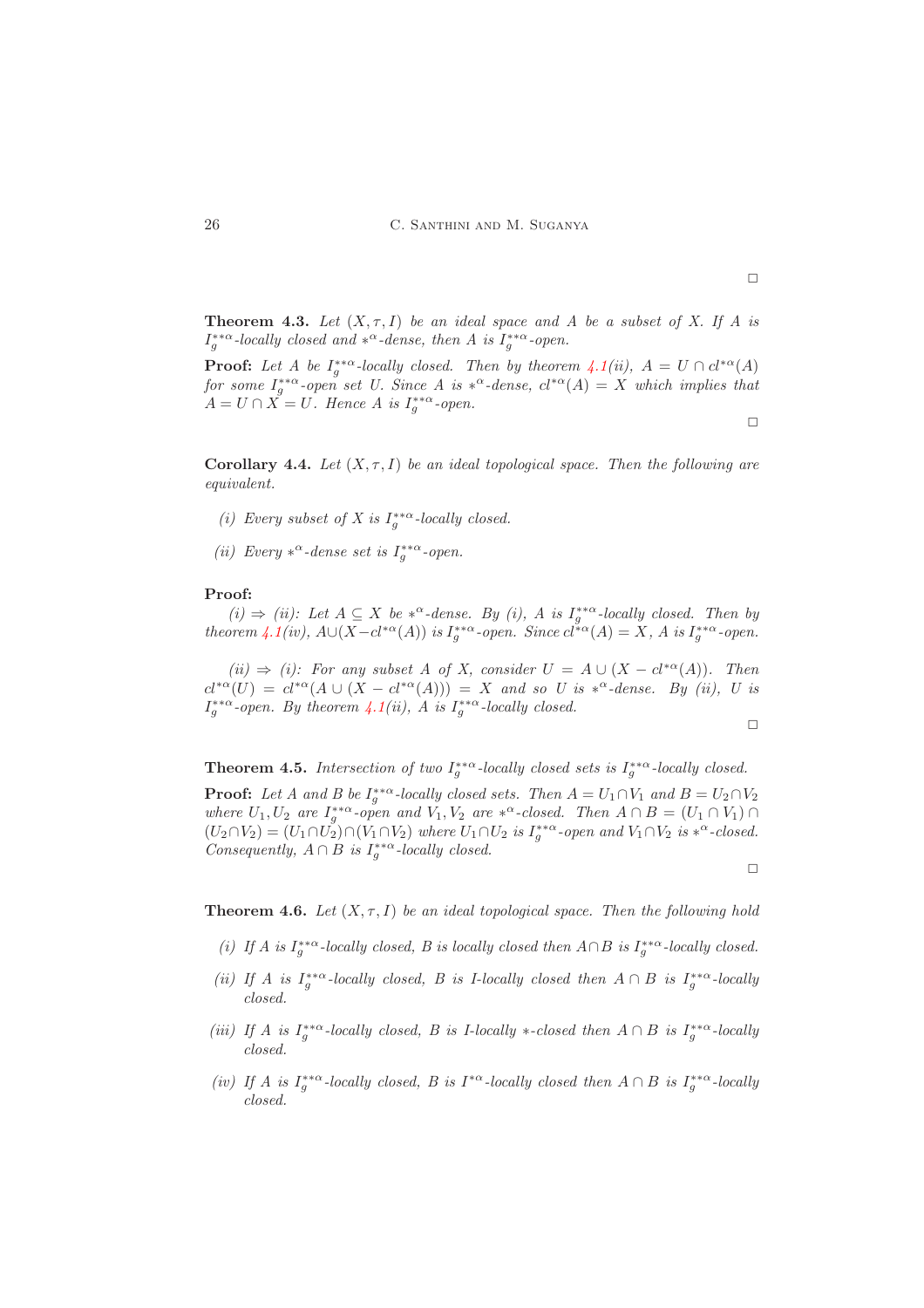### Proof:

(*i*): Let A be an  $I_g^{**\alpha}$ -locally closed set then  $A = U_1 \cap V_1$  where  $U_1$  is  $I_g^{**\alpha}$ -open *and*  $V_1$  *is*  $*^{\alpha}$ - *closed.* Since *B is a locally closed set,*  $B = U_2 \cap V_2$  *where*  $U_2$  *is open and*  $V_2$  *is closed. Then*  $A \cap B = (U_1 \cap V_1) \cap (U_2 \cap V_2) = (U_1 \cap U_2) \cap (V_1 \cap V_2)$ *. Since every open is*  $I_g^{**\alpha}$ -open,  $U_1 \cap U_2$  *is*  $I_g^{**\alpha}$ -open and  $V_1 \cap V_2$  *is*  $*^{\alpha}$ - *closed. Hence*  $A \cap B$  is  $I_g^{**\alpha}$ - locally closed.

(*ii*): Let A be an  $I_g^{**\alpha}$ -locally closed set then  $A = U_1 \cap V_1$  where  $U_1$  is  $I_g^{**\alpha}$ -open *and*  $V_1$  *is*  $*^{\alpha}$ -closed. Since B is I-locally closed,  $B = U_2 \cap V_2$  where  $U_2$  *is open and*  $V_2$  *is* ∗*-perfect. Then*  $A ∩ B = (U_1 ∩ V_1) ∩ (U_2 ∩ V_2) = (U_1 ∩ U_2) ∩ (V_1 ∩ V_2)$ *. Since every open is*  $I_g^{**\alpha}$ -open,  $U_1 \cap U_2$  *is*  $I_g^{**\alpha}$ -open and  $V_1 \cap V_2$  *is*  $*^{\alpha}$ -closed. Hence  $A \cap B$  is  $I_g^{**\alpha}$ -locally closed.

- *(iii): By remark [2.8,](#page-2-0) proof follows from (ii).*
- *(iv): By remark [2.8,](#page-2-0) proof follows from (ii).*

 $\Box$ 

**Theorem 4.7.** If A is  $I_g^{**\alpha}$ -locally closed, B is closed (\*-closed, \*<sup> $\alpha$ </sup>-closed, \*perfect,  $*^{\alpha}$ -perfect), then  $\check{A} \cap B$  *is*  $I_g^{**\alpha}$ -locally closed.

#### Proof:

Let A be an  $I_g^{**\alpha}$ -locally closed set such that  $A = U \cap V$  where U is  $I_g^{**\alpha}$ -open and *V* is  $*^{\alpha}$ -closed. Then  $A \cap B = (U \cap V) \cap B$  where B is closed and so  $A = U \cap (V \cap B)$ . *Hence*  $A \cap B$  *is*  $I_g^{** \alpha}$ -locally closed.

 $\Box$ 

# 5.  $I_g^{**\alpha}$ - Submaximal space

<span id="page-8-0"></span>Now  $I_g^{**\alpha}$ - submaximal space is defined and characterized.

**Definition 5.1.** An ideal space  $(X, \tau, I)$  is called  $I_g^{**\alpha}$ - submaximal space if every  $*^α$ -dense subset of *X* is  $I_g^{**α}$ -open.

Example 5.2. *Let* X = {a, b, c, d}*,* τ = {φ, X, {a}, {b}, {a, b}} *and* I = {φ, {b}, {c},  ${b, c}$ . Then X is an  $I_g^{**\alpha}$ -submaximal space.

#### Remark 5.3.

- *(i)* Every  $*^{\alpha}$ -dense is dense.
- *(ii) Every* ∗ <sup>α</sup>*-dense is* ∗*-dense.*

**Proof:** *Since*  $cl^*\alpha(A) \subseteq cl^*(A) \subseteq cl(A)$  [\[11\]](#page-12-6)*, the proof follows.* 

**Theorem 5.4.** *Every submaximal space is an*  $I_g^{**\alpha}$ -submaximal space.

**Proof:** Let A be  $*^{\alpha}$ -dense in X. Since every  $*^{\alpha}$ -dense is dense, A is dense. Also, *since X* is a submaximal space, *A* is open. By theorem 4.14 [\[20\]](#page-12-2), *A* is  $I_g^{**\alpha}$ -open. *Hence X is an*  $I_g^{**\alpha}$ -submaximal space.  $\Box$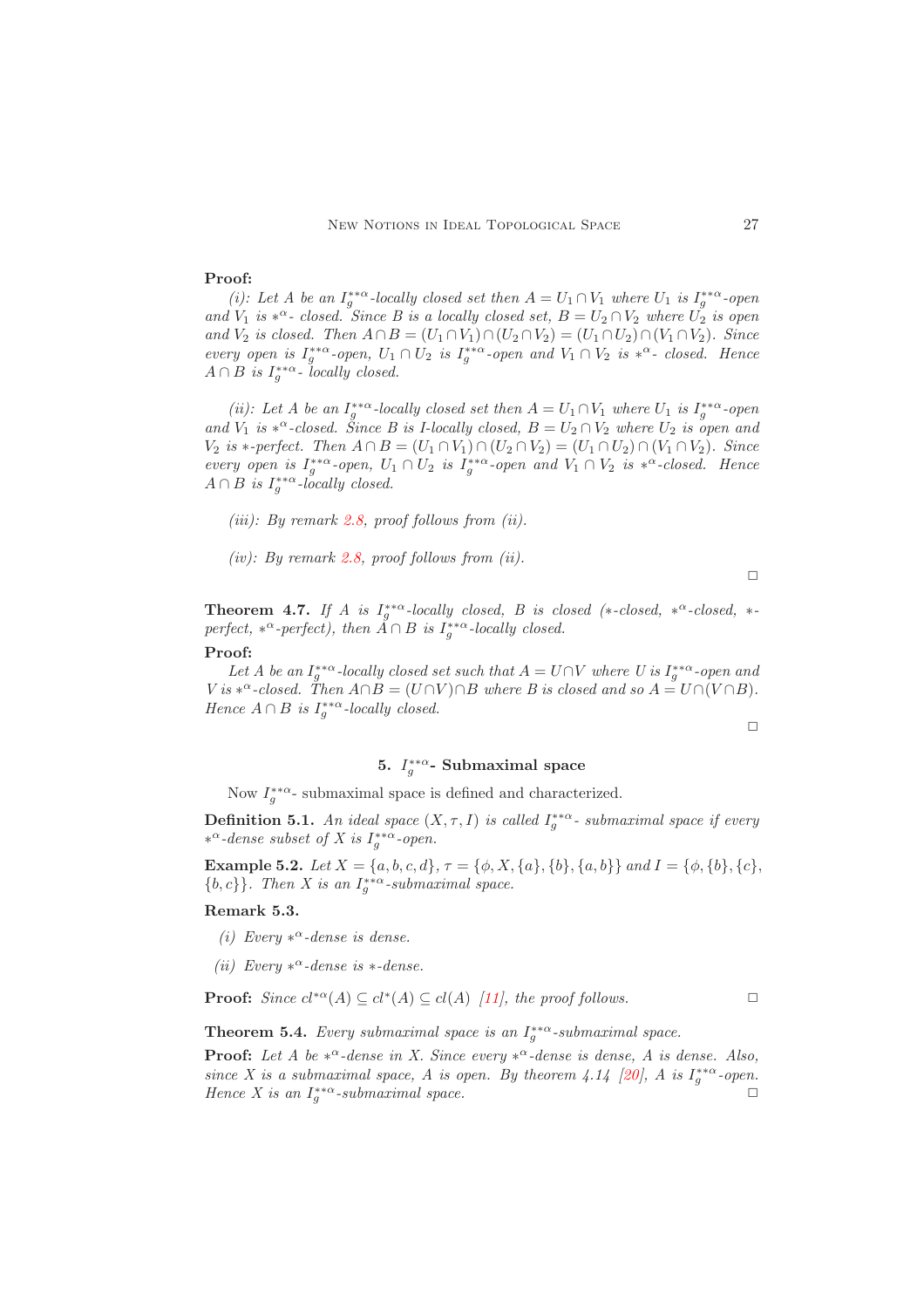Remark 5.5. *The converse of the above theorem is not true as seen from the following example.*

**Example 5.6.** *Let*  $X = \{a, b, c\}$ ,  $\tau = \{\phi, X, \{a\}, \{b, c\}\}$  *and*  $I = \{\phi, \{a\}\}$ *. Then* X *is an*  $I_g^{**\alpha}$ -submaximal space. But X is not a submaximal space since  $\{a,b\}$  *is a dense subset of X which is not open.*

**Theorem 5.7.** *Every I-submaximal space is an*  $I_g^{**\alpha}$ -submaximal space.

**Proof:** Let A be  $*^{\alpha}$ -dense in X. Since every  $*^{\alpha}$ -dense is  $*$ -dense, A is  $*$ -dense. *Also X is an I-submaximal space, A is open. By theorem 4.14 [\[20\]](#page-12-2), A is*  $I_g^{**\alpha}$ *open. Hence X is an*  $I_g^{**\alpha}$ -submaximal space.

Remark 5.8. *The converse of the above theorem is not true as seen from the following example.*

**Example 5.9.** *Let*  $X = \{a, b, c, d\}$ ,  $\tau = \{\phi, X, \{a\}, \{a, b\}\}$  *and*  $I = \{\phi\}$ *. Then* X is *an*  $I_g^{**\alpha}$ -submaximal space. But X is not an I-submaximal space since  $\{a,b,d\}$  *is a* ∗*-dense subset of X which is not open.*

<span id="page-9-0"></span>**Theorem 5.10.** *A*  $T_1$ -space which is a g-submaximal space is an  $I_g^{**\alpha}$ -submaximal *space.*

**Proof:** Let X be a  $T_I$ -space which is a g-submaximal space and A be  $*^{\alpha}$ -dense in X. *Since every*  $*^{\alpha}$ -dense is dense, A is dense. Also, since X is a g-submaximal space, *A* is g-open and hence *A* is  $I_q$ -open. Now *X* is a  $T_I$ -space implies *A* is  $*$ -open and  $so A$  is  $I_g^{**\alpha}$ -open. Hence X is an  $I_g^{**\alpha}$ -submaximal space.

**Theorem 5.11.** *A*  $T_I$ -space which is an  $I_g$ -submaximal space is an  $I_g^{**\alpha}$ -submaximal *space.*

**Proof:** *By theorem 2.4 [\[3\]](#page-11-6), and by theorem [5.10,](#page-9-0) the proof follows.* 

**Theorem 5.12.** *Let*  $(X, \tau, I)$  *be an ideal topological space. Then the following are equivalent.*

- (*i*) *X* is an  $I_g^{**\alpha}$ -submaximal space.
- (*ii*) Every subset of X is  $I_g^{**\alpha}$ -locally closed.
- (*iii*) Every  $*^{\alpha}$ -dense subset of X is an intersection of a  $*^{\alpha}$ -closed set and an  $I_g^{**\alpha}$ *open subset of X.*

**Proof:**  $(i) \Rightarrow (ii)$ : Let X be an  $I_g^{**\alpha}$ -submaximal space. Since every  $*^{\alpha}$ -dense is  $I_g^{**\alpha}$ -open and by corollary [4.4,](#page-7-0) every subset of X is  $I_g^{**\alpha}$ -locally closed.

 $(iii)$   $\Rightarrow$  *(iii):* Let A be  $*^{\alpha}$ -dense in X. By *(ii)* A is an  $\tilde{I}_g^{**\alpha}$ -locally closed. Then by *theorem* [4.1,](#page-5-1) there exists an  $I_g^{**\alpha}$ -open set U such that  $A = U \cap cl^{*\alpha}(A)$  where  $cl^{*\alpha}(A)$  *is*  $*^{\alpha}$ -closed.

 $(iii)$   $\Rightarrow$  *(i):* Let *A* be  $*^{\alpha}$ -dense in *X*. By *(iii) A* = *U* ∩ *V,* where *U* is  $I_g^{**\alpha}$ -open and *V* is  $*^{\alpha}$ -closed. Since  $A \subseteq V$ , *V* is  $*^{\alpha}$ -dense and so  $V = X$ . Hence  $A = U$  which *is*  $I_g^{**\alpha}$ -open. Thus X is an  $I_g^{**\alpha}$ -submaximal space.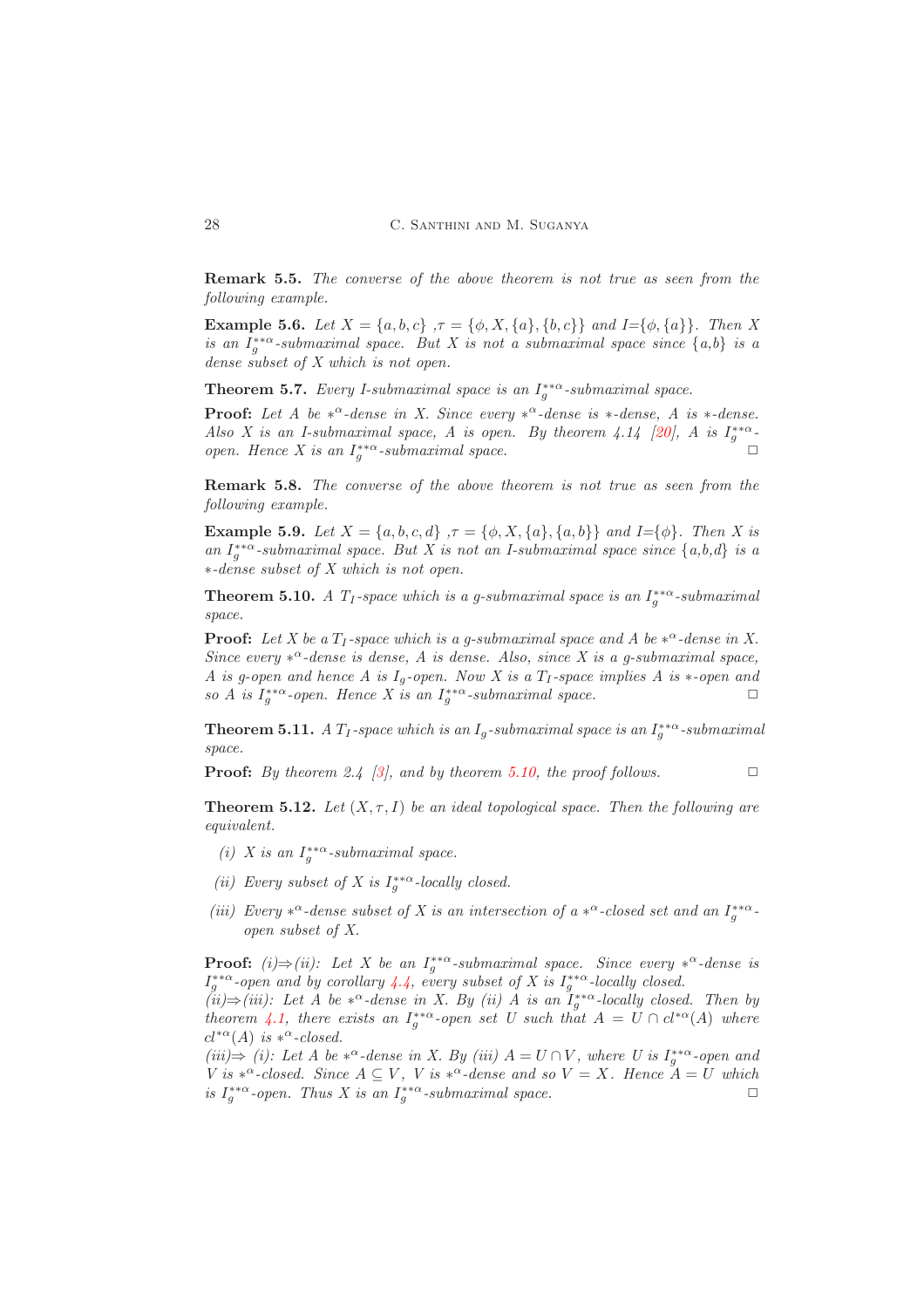**Theorem 5.13.** *Let*  $(X, \tau, I)$  *be an ideal space. Then the following are equivalent.* 

- (*i*) *X* is an  $I_g^{**\alpha}$ -submaximal space.
- (*ii*) Every  $\ast$ -codense subset of X is  $I_g^{**\alpha}$ -closed.

**Proof:**  $(i) \Rightarrow (ii)$ : Let X be an  $I_g^{**\alpha}$ -submaximal space and A be a  $*$ -codense subset *of X. Then*  $X - A$  *is*  $*$ -*dense.* By (*i*),  $X - A$  *is*  $I_g^{**\alpha}$ -*open.* Hence A *is*  $I_g^{**\alpha}$ -*closed. (ii)*⇒*(i):* Let A be a  $*^{\alpha}$ -dense subset of X. Then A is  $*$ -dense in X and so X − A *is* ∗*-codense. By (ii)*  $X - A$  *is*  $I_g^{**\alpha}$ -*closed implies that*  $A$  *is*  $I_g^{**\alpha}$ -*open. Hence*  $X$  *is* an  $I_g^{**\alpha}$ *a -submaximal space.*  $□$ 

# 6.  $I_g^{**\alpha}$ - Separated sets

<span id="page-10-0"></span>In this section we define  $I_g^{**\alpha}$ -separated sets and basic properties of this notion are derived.

**Definition 6.1.** *Two non-empty subsets A and B of an ideal space*  $(X, \tau, I)$  *are called*  $I_g^{**\alpha}$ -separated if  $A \cap cl^{*\alpha}(B) = cl^{*\alpha}(A) \cap B = \phi$ .

Example 6.2. *Let*  $X = \{a, b, c\}$ ,  $\tau = \{\phi, X, \{a\}, \{b\}, \{a, b\}\}$  *and*  $I = \{\phi\}$ *. Let*  $A = \{a\}$  and  $B = \{b\}$ . Then  $cl^{*\alpha}(A) \cap B = \{a, c\} \cap \{b\} = \emptyset$  and  $A \cap cl^{*\alpha}(B) =$  ${a} \cap {b, c} = \phi$  *and so the sets A and B are*  $I_g^{**\alpha}$ -separated.

Theorem 6.3. *Let A and B be subsets of an ideal topological space X. Then the following hold.*

- (*i)* If A and B are separated sets in X, then A and B are  $I_g^{**\alpha}$ -separated.
- (*ii*) If A and B are  $*$ -separated sets in X, then A and B are  $I_g^{**\alpha}$ -separated.

**Proof:** *(i): Let A and B be two separated sets in X. Then*  $A \cap cl(B) = \phi$  *and*  $cl(A) \cap B = \phi$ *.* Now  $cl^{*\alpha}(A) \subseteq cl(A)$  implies  $cl^{*\alpha}(A) \cap B \subseteq cl(A) \cap B = \phi$ . *Similarly*  $A \cap cl^{*\alpha}(B) = \phi$ *. Hence A and B are*  $I_g^{**\alpha}$ -separated sets.

*(ii):* Let A and B be two  $*$ -separated sets. Then  $\overline{A} \cap cl(B) = \phi$  and  $cl^*(A) \cap B = \phi$ . *Since*  $cl^*\alpha(A) \subseteq cl^*(A)$ ,  $cl^*\alpha(A) \cap B \subseteq cl^*(A) \cap B = \phi$ . Also  $cl^*\alpha(B) \subseteq cl(B)$ *implies*  $A \cap cl^{*\alpha}(B) \subseteq A \cap cl(B) = \emptyset$ . Hence A and B are  $I_g^{**\alpha}$ -separated sets.  $\Box$ 

Remark 6.4. *The converses of the above theorem are not true as seen from the following examples.*

**Example 6.5.** *Let*  $X = \{a, b, c\}$ ,  $\tau = \{\phi, X, \{a, b\}\}$  *and*  $I = \{\phi, X, \{a\}, \{b\}, \{a, b\}\}.$ Let  $A = \{a\}$  and  $B = \{c\}$ . Then A and B are  $I_g^{**\alpha}$ -separated sets but not separated *sets.*

Example 6.6. Let  $X = \{a,b,c\}$ ,  $\tau = \{\phi, X, \{a\}, \{a,c\}\}\$  and  $I = \{\phi\}$ . Let  $A = \{a\}$ and  $B = \{c\}$ . Then A and B are  $I_g^{**\alpha}$ -separated sets but not  $*$ -separated sets.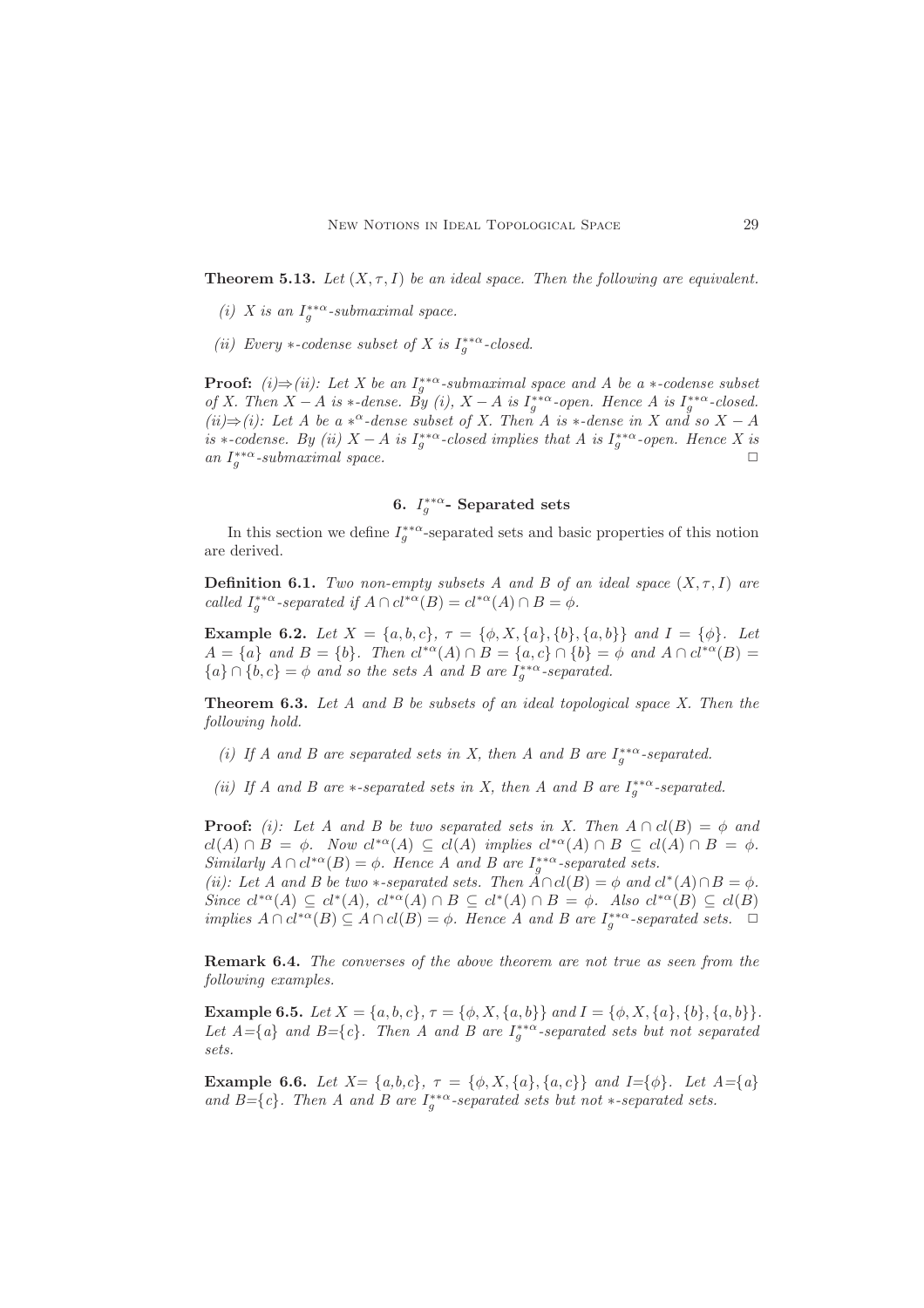Remark 6.7. *The following table shows the relationships between*  $I_g^{**α}$ -separated *sets with other known existing separated sets.The symbol* "1" *in a cell means that a set implies the other set and the symbol* "0" *means that a set does not imply the other set.*

| sets                               | separated | *-separated | $I_{\alpha}^{**\alpha}$ -separated |
|------------------------------------|-----------|-------------|------------------------------------|
| separated                          |           |             |                                    |
| *-separated                        |           |             |                                    |
| $I_{\alpha}^{**\alpha}$ -separated |           |             |                                    |

**Theorem 6.8.** Let  $(X, \tau, I)$  be an ideal topological space. If A and B are  $I_g^{**\alpha}$ . *separated sets of* X and  $A \cup B \in \tau^{\alpha}$ , then A and B are  $*^{\alpha}$ -open.

**Proof:** *Since A and B are*  $I_g^{**\alpha}$ -separated in X, then  $B = (A \cup B) \cap (X \setminus Cl^{*\alpha}(A))$ . *Since*  $A \cup B \in \tau^{\alpha}$  and  $Cl^{*\alpha}(A)$  *is*  $*^{\alpha}$ -closed in X, B is  $*^{\alpha}$ -open. By a similar way, *we obtain that A is*  $*^{\alpha}$ -open.  $\alpha$ -open.  $\Box$ 

<span id="page-11-1"></span>**Theorem 6.9.** *Assume that*  $I_g^{**\alpha}$ - $O(X)$  forms a topology. For an ideal topological space  $(X, \tau, I)$ , let  $A, B \in I_{g}^{**\alpha} - LC(X)$ . If A and B are  $I_{g}^{**\alpha}$ -separated, then  $A \cup B \in I_g^{**\alpha} - LC(X).$ 

**Proof:** Given  $A, B \in I_g^{**a}$ -LC(X) and  $I_g^{**a}$ -separated. By theorem [4.1,](#page-5-1) there exist *an*  $I_g^{**a}$ -open sets U and V of  $(X, \tau, I)$  *such that*  $A = U \cap cl^{*\alpha}(A)$  *and*  $B =$  $V \cap cl^{*\alpha}(B)$ *.* Now  $G = U \cap (X - cl^{*\alpha}(B))$  and  $H = V \cap (X - cl^{*\alpha}(A))$  are  $I_g^{**\alpha}$ -open subsets of  $(X, \tau, I)$ *.* Since  $A \cap cl^{*\alpha}(B) = \emptyset$ ,  $A \subseteq (cl^{*\alpha}(B))^c$ *.* Now  $A = U \cap cl^{*\alpha}(A)$  *becomes*  $A \cap (cl^{*\alpha}(B))^c = G \cap cl^{*\alpha}(A)$ *. Then*  $A = G \cap cl^{*\alpha}(A)$ *. Similarly*  $B = H \cap cl^{*\alpha}(B)$ *. Moreover*  $G \cap cl^{*\alpha}(B) = \phi$  *and*  $H \cap cl^{*\alpha}(A) = \phi$ *. Since G and H are*  $I_g^{**\alpha}$ -open sets of  $(X, \tau, I)$ ,  $G \cup H$  is  $I_g^{**\alpha}$ -open. Therefore  $A \cup B = (G \cup H) \cap cl^{*\alpha}(A \cup B)$  and hence  $A \cup B \in I_g^{**\alpha} - L\check{C}(X)$ .

 $\Box$ 

#### <span id="page-11-0"></span>References

- <span id="page-11-5"></span>1. Acikgoz.A, Yuksel.S and Noiri.T, *On* α*-I-preirresolute functions and* β*-I-preirresolute functions*, Bull. Malays. Math. Sci. Soc. 2,28(1),1-8,(2005).
- <span id="page-11-3"></span>2. Balachandran.K, Sundaram.P and Maki.H, *Generalized locally closed sets and GLC-Continuous functions*, Indian J. Pure and Appl. Math.,27(3),235-244,(1996).
- <span id="page-11-6"></span>3. Bhavani.K, Sivaraj.D, Ig*-Submaximal space*, Bol. Soc.Paran.Mat.Volume 33(1),105- 110,(2015).
- <span id="page-11-4"></span><span id="page-11-2"></span>4. Bourbaki.N *General topology*, part I. Addison Wesley Reading Mass,(1996).
- 5. Dontchev.J, *Idealization of Ganster Reilly Decomposition Theorems*, Math.GN/990- 1017,(5),Jan.1999.
- <span id="page-11-7"></span>6. Dontchev.J, Ganster.M, Noiri.T, *Unified operation approach of generalized closed sets via topological ideal*, Math.Japanica 49,395-401,(1999) .
- <span id="page-11-8"></span>7. Erdal Ekici and Takashi Noiri, *Properties of I-Submaximal ideal topological spaces*, Faculty of sciences and mathematics, Filomat 24:4,87-94,(2010).